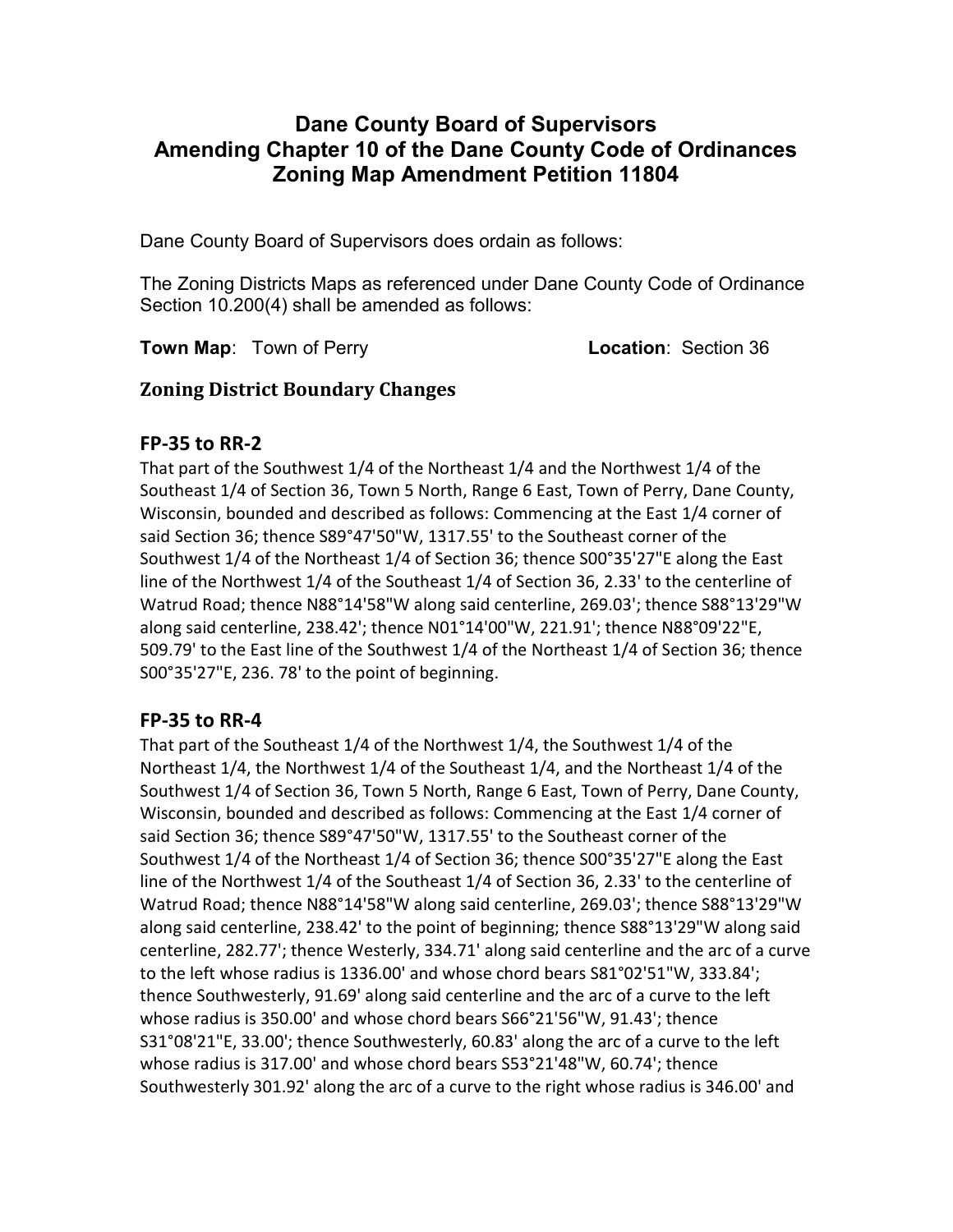whose chord bears S72°51'51"W, 292.43'; thence N82°08'15"W, 110.18'; thence N70°26'37"W, 312.56'; thence N75°22'38"W, 211.69'; thence N11°41'43"E, 176.02'; thence S79°41'19"E, 380.04'; thence S80°55'00"E, 306.52'; thence S75°13'38"E, 196.82'; thence S31°08'21"E, 33.00' to the centerline of Watrud Road; thence Northeasterly, 91.69' along said centerline and the arc of a curve to the right whose radius is 350.00' and whose chord bears N66°21'56"E, 91.43'; thence Easterly, 172.56' along said centerline and the arc of a curve to the right whose radius is 1336.00' and whose chord bears N77°34'14"E, 172.44'; thence N00°30'06"W, 493.96'; thence N88°07'01"E, 325.00'; thence S64°29'35"E, 191.21'; thence S01°44'07"E, 175.00'; thence S88°09'22"W, 59.17'; thence S01°14'00"E, 221.91' to the point of beginning.

## CONDITIONAL ZONING

Conditional zoning is hereby imposed pursuant to Section 10.101(8)(d) of the Dane County Code of Ordinances. The rezoned area shall be subject to the following conditions.

#### DEED RESTRICTION REQUIRED

This amendment will be effective, if within 90 days of its adoption by Dane County, the owner or owners of the land record the following restriction on said land:

A deed restriction be placed on proposed Lot 2 to identify that the existing accessory building may not be used for living purposes. The existing accessory building on the property shall only be used for the purposes of residential and/or agricultural storage. The building shall not be used or remodeled into a space for living purposes or rented out for living purposes.

Said restriction(s) shall run in favor of Dane County and the pertinent Town Board(s) as well as the owners of land within 300 feet of the site. Failure to record the restriction(s) will cause the rezone to be null and void. A copy of the recorded document shall be submitted to Dane County Zoning.

#### CERTIFIED SURVEY REQUIRED

The above listed description/s is/are intended to describe land for which a certified survey map will be prepared for approval and recorded. Within 90 days of rezoning approval by Dane County, a final certified survey map that describes the land to be rezoned shall be prepared in accordance with all applicable provisions of Chapter 236 Wisconsin Statutes and Chapter 75 Dane County Code of Ordinances, and submitted to the Dane County Zoning Division. Upon submission of the final certified survey map, the Zoning and Land Regulation Committee, or its authorized representative, shall, within 30 days, approve, approve conditionally, or reject the certified survey map. Failure to submit the final certified survey within the 90